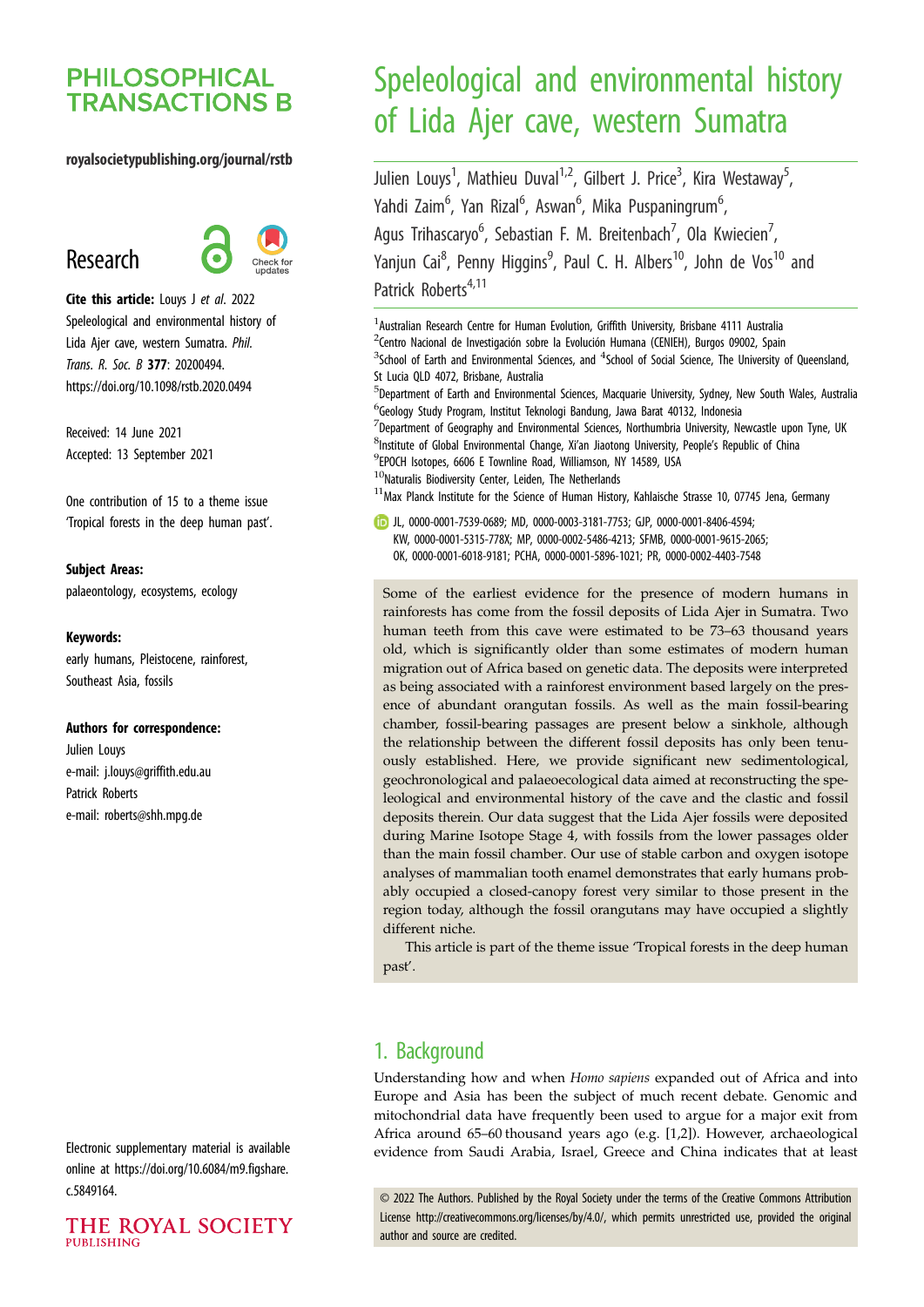some populations occupied Europe and Asia before this time [\[3](#page-8-0)–[7\]](#page-9-0), most likely following corridors of suitable habitats resulting from ameliorated climatic conditions [\[8,9\]](#page-9-0). The Sumatran palaeontological record, especially the remains recovered from the site of Lida Ajer in the Padang Highlands, plays an important role in these debates owing to both its age and proposed environmental context [[10\]](#page-9-0).

In the late 1880s, Eugene Dubois travelled to Padang, Sumatra in search of the missing link between humans and other apes. He explored many caves in the region, and thousands of fossils were extracted under his direction [[11](#page-9-0)]. Recovering only modern mammals, Dubois became convinced that the deposits were Holocene in age, and he abandoned them in favour of excavations in Java in 1890. Nevertheless, the wealth of fossils recovered lent themselves to further examination. Research on the Sumatran fossils collected by Dubois continued sporadically through the twentieth century (e.g. [\[12](#page-9-0),[13\]](#page-9-0)). Close study of the orangutan fossils from Lida Ajer by Hooijer [\[14](#page-9-0)] revealed that two of the hominid teeth recovered were in fact modern human. While the Sumatran caves preserved only modern species, the close taxonomic and depositional relationships between the Lida Ajer and Sibrambang caves in Sumatra, and the site of Punung in Java, suggested to de Vos that these sites could be contemporaneous and Late Pleistocene in age [\[13](#page-9-0)]. Establishing an age of approximately 118 ka (kilo annum BP) for Punung [[15\]](#page-9-0) suggested that the Sumatran caves may be of similar antiquity (e.g. [[16\]](#page-9-0)).

A reinvestigation of Dubois's Sumatran caves began in the 1990s, with particular attention focused on Lida Ajer, and a comprehensive dating programme of this cave was initiated in the late 2000s. Luminescence and uranium-series (US) dating applied to sediments and associated speleothems in the main fossil-bearing chamber ([figure 1](#page-2-0)), combined with US and electron spin resonance (ESR) dating of mammalian teeth recovered by Dubois and from new excavations, respectively, revealed that the deposits were at least 63 ka [\[10](#page-9-0)]. Largely because of the presence of orangutans in the deposits of Lida Ajer, the site was taken to represent rainforest habitats [\[10,13](#page-9-0)]. A reinvestigation of the human teeth also confirmed their taxonomic identity [[10\]](#page-9-0). These findings had two major implications. First, they corroborated the notion that humans left Africa significantly earlier than commonly cited estimates based on genetic evidence that placed human migration out of Africa at approximately 60 ka [[1](#page-8-0),[2](#page-8-0)]. Second, because the fauna from Lida Ajer was considered typical of contemporary rainforest environments [[10,13](#page-9-0)], these results were argued to represent some of the earliest evidence of human presence in rainforests globally.

Dubois's initial investigations at Lida Ajer focused on the main fossil chamber that was also the subject of the integrated dating programme discussed above. However, as work continued at the site, Dubois's team began enlarging a hole towards the back of this chamber, work which necessitated removal of large sections of overlying breccia [[17\]](#page-9-0). This hole, dubbed the Lida Ajer sinkhole [[10\]](#page-9-0), connects the main fossil-bearing chamber to two additional passageways to the west, both also yielding fossils. These deposits were interpreted, based on field observations, as washed in material eroded from the main fossil-bearing chamber [[10\]](#page-9-0). Although these passages are briefly discussed in Dubois's field reports and Westaway et al. [\[10](#page-9-0)], they remain to be fully described, and the relationship between fossils in the sinkhole and the main fossil deposits have not been firmly established. This is important because the Dubois fossil material now housed in the Naturalis Biodiversity Centre (Leiden, The Netherlands) does not have specific in situ data associated with individual finds. Thus, exact locations of individual fossils from Dubois's collection, including the human remains, could be derived from either the main fossil chamber or the sinkhole.

Here, we provide a description of these passageways and detail new geochronological, sedimentological, and historical data to establish the relationship between the sinkhole deposits and the main fossil chamber. The exact nature of the palaeoenvironments that humans from Lida Ajer inhabited also remains to be established. How Pleistocene rainforests in the Padang Highlands may have differed from modern rainforests has not been explored but is critical in understanding the nature of the long-term human occupation of these ecosystems. Moreover, the use of orangutans as a palaeohabitat indicator for rainforests, as assumed for Lida Ajer, may not be straightforward as these species may have broader ecological tolerances than previously appreciated [\[18](#page-9-0)]. To explore these issues further, we reconstruct the palaeoenvironmental context of the Lida Ajer deposits using stable carbon and oxygen isotope analysis of mammalian tooth enamel from both recently collected fossils and historical fossils extracted from the cave by Dubois's team. These are compared to existing data for modern Southeast Asian species and previous palaeoenvironmental reconstructions for the site.

# 2. Material and methods

# (a) Speleology and sedimentary infill of the cave

The two front chambers of Lida Ajer were described by Westaway et al. [[10](#page-9-0)] and briefly summarized here. The easterly cave entrance measures 4.8 m wide by 2.1 m high and is situated in a limestone hill above the Batang Babuwe River. Limestone deposits continue above the cave although their exact height is obscured by dense vegetation. The cave opens into a moderately sized circular chamber with speleothem decorations and columns [\(figure 1\)](#page-2-0). The floor is unconsolidated sediment which shows signs of anthropogenic modification (digging and overturning). A second chamber is accessed through a narrow opening between speleothem formations. It opens into a longer more cylindrical chamber with additional speleothem formations at the eastern end. The western end of this chamber is dominated by stalactite columns hanging from the centre of the roof (area 3 in [\[10\]](#page-9-0)). Immediately below these and along the walls at the back of the chamber (areas 1 and 4) are cemented breccia deposits. A large breccia deposit with significant overlying flowstone (area 2) is observed at the northwestern end of the chamber.

In 2018, we surveyed and mapped the sinkhole passages in Lida Ajer using traditional cave survey techniques and a laser range finder. We conducted spot collection of fossils and geological samples along the passages. These consisted of a broken stalagmite (LAS-1), two micromorphology sediment samples (results to be reported elsewhere), and sediment samples and/ or teeth for luminescence and ESR dating [\(figure 1\)](#page-2-0). Analysis of the stalagmite is detailed in the electronic supplementary material. Where evident, we noted sedimentary information associated with exposures. These were combined with the field report from [[17](#page-9-0)] to reconstruct the likely geological condition of the cave prior to excavation, and to determine the speleological history of the fossil-bearing and associated deposits.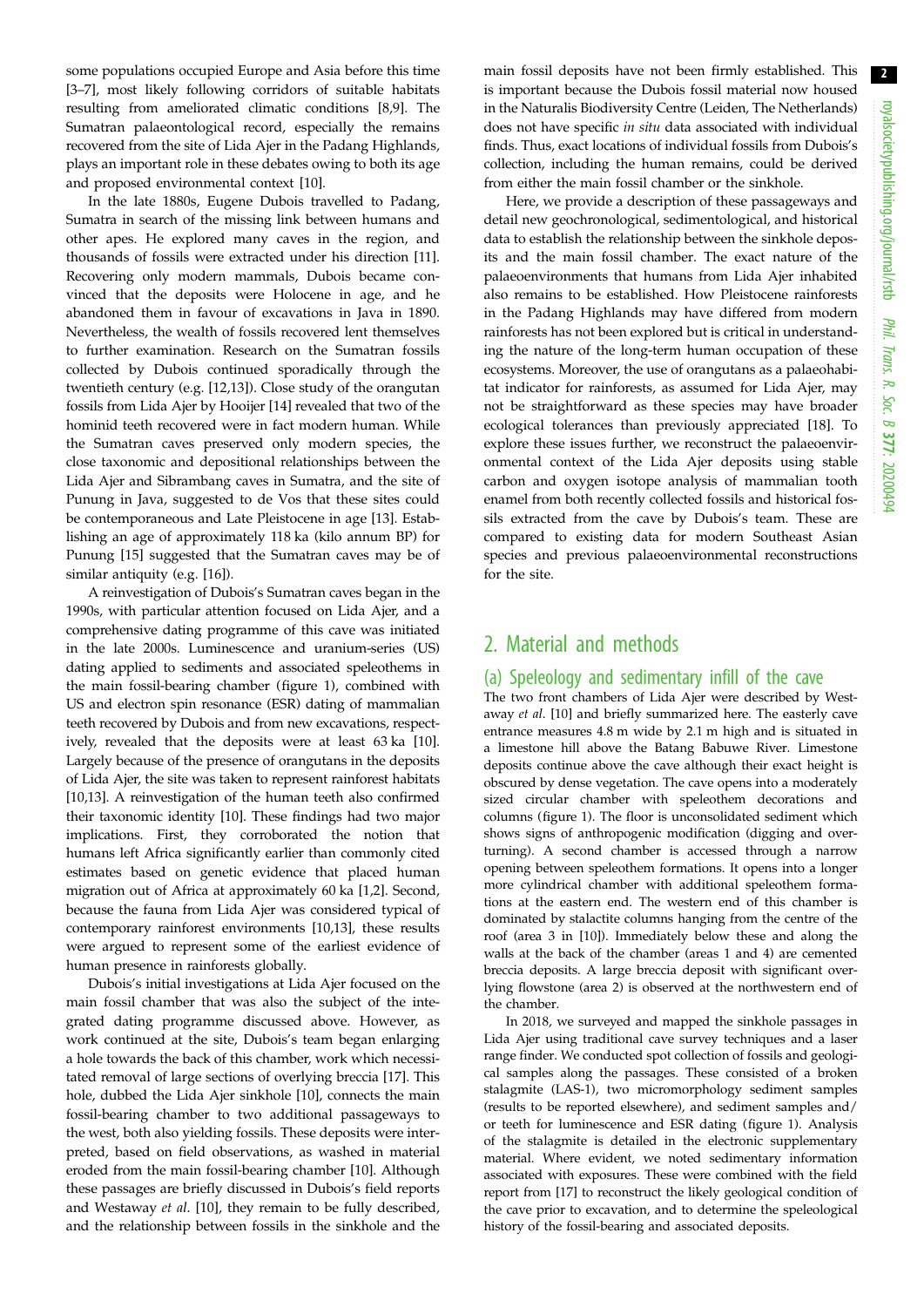<span id="page-2-0"></span>

Figure 1. Map of Lida Ajer cave showing the sinkhole in relation to the main fossil chamber described by Dubois [[17](#page-9-0)] and Westaway et al. [\[10\]](#page-9-0). Plan and profile views of the cave shown, with major finds discussed in the text indicated. Inset: Location of Lida Ajer shown with respect to major geographical features in the region and Sumatra. (Online version in colour.)

## (b) Geochronology

US dating of four samples (LAS-A-U1 and LAS-1-U2-4) taken from stalagmite LAS-1 was performed on a ThermoFisher Neptune multicollector-inductively coupled plasma-mass spectrometer at the isotope laboratory at Xi'an Jiaotong University, Shaanxi Province, China (see the electronic supplementary material). Two fossil teeth were collected from the sinkhole at Lida Ajer for dating: one rhinoceros tooth (SUM18-29) and one orangutan tooth (SUM18-33 $_t$ ). Three sediment samples were collected for the corresponding dose rate evaluation (details in the electronic supplementary material). The teeth were prepared and dated by means of US and combined US/ESR dating methods (see [\[19\]](#page-9-0) for basic principles) following the same procedure employed on teeth from other Sumatran sites [\[20,21\]](#page-9-0). ESR dose evaluations were performed on enamel powder at CENIEH, Spain, using the multiple aliquot additive dose (MAAD) method. Detailed ESR data are displayed in the electronic supplementary material, figure S4 and table S2. Solution US analyses of powdered dental tissues were carried out at the Radiogenic Isotope Facility of The University of Queensland, Australia. US isotopic data are displayed in the electronic supplementary material, table S3. Combined US-ESR dating was performed using the DATA program [\[22\]](#page-9-0). Full details on the analytical procedure, including sample preparation,  $D<sub>E</sub>$  calculation and dose rate evaluation, are provided in the electronic supplementary material. US-ESR data inputs and outputs are given in the electronic supplementary material, table S5. An opaque tube of sediments was collected from the clay-silt bed at the base of the pit in the sinkhole for post-infrared stimulated luminescence (pIR-IRSL) dating (SUM18-10). The sediments were prepared and dated using single-grain pIR-IRSL techniques as employed in other caves in the region [\[21\]](#page-9-0), and the environmental dose rate was estimated using a combination of alpha and beta counting. Full details on the sample preparation,  $D<sub>E</sub>$  and dose rate evaluation are provided in the electronic supplementary material. ESR and IRSL age results are given a  $1\sigma$  confidence level unless otherwise indicated.

### (c) Stable isotope analysis

Twenty-eight teeth were sampled for stable carbon  $(\delta^{13}C)$  and oxygen  $(\delta^{18}O)$  isotope measurement, 20 from the Dubois collections of the Naturalis Biodiversity Centre and eight from the Institute of Technology, Bandung (ITB). This approach has been demonstrated to provide important insights into Pleistocene faunal (including hominin) feeding behaviours and broader palaeoenvironmental conditions (e.g. water availability) in the tropics of Asia [[23](#page-9-0)–[25\]](#page-9-0). Dubois's samples were taken from fragmented material without individual accession numbers (bulk accession numbers listed in the electronic supplementary material); they are referred to here as Lxxx-X, with these identities noted with the specimens and left in the collection. The 20 tooth fragments sampled from Naturalis include two Bovidae (Capricornis sumatraensis), seven Elephantidae (Elephas maximus), one Hominidae (Pongo sp.), nine Rhinocerotidae (gen. et sp. indet.), and one Tapiridae (Tapirus indicus). Because of the fragmented nature of the teeth, we cannot strictly exclude the possibility that we sampled the same individual within the taxonomic groups. Eight whole and partial teeth were selected from the ITB collections (numbered LAxx-x here): two Hominidae (Pongo sp.), two Rhinocerotidae (?Rhinoceros and ?Dicerorhinus) and four Suidae (Sus sp.). Of these, four were derived from the sinkhole and four from the main fossil chamber (electronic supplementary material, table S7). Sampling, pre-treatment and analytical procedures are detailed in the electronic supplementary material, with all  $\delta^{13}$ C values reported as dietary  $\delta^{13}$ C.

Stable isotope values were compared to modern baseline taxa, largely derived from Louys & Roberts [[25](#page-9-0)] but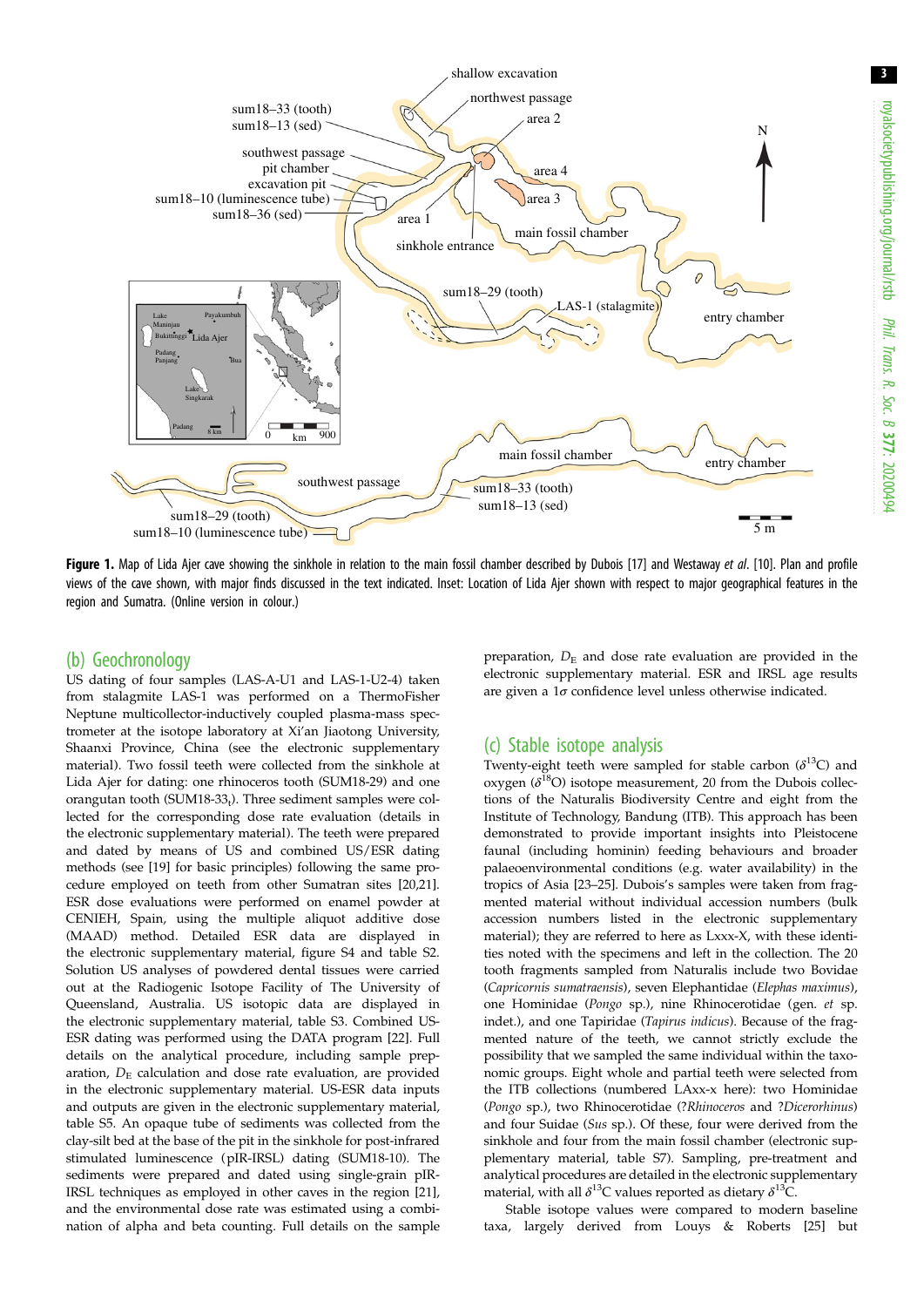supplemented by modern and Holocene taxa presented by Janssen et al. [\[26\]](#page-9-0), Puspaningrum et al. [[27](#page-9-0)] and Bocherens et al. [\[28\]](#page-9-0) (for complete dataset see supplement in [[25](#page-9-0)]). Comparisons between modern and fossil taxa were threefold: with modern Southeast Asian species but restricted to the families sampled from Lida Ajer (case 1); with all modern species with provenance data from Sumatra (case 2); and modern Sumatran species restricted to the families sampled from Lida Ajer (case 3). These were facilitated by Mann-Whitney pairwise comparisons and kernel density plots, with analyses computed in PAST v. 2.17c [\[29\]](#page-9-0).

# 3. Results

#### (a) Speleology and sedimentary infill of the cave

The oldest deposits recorded at Lida Ajer are the basal flowstones in the main fossil chamber. These were dated to  $203 \pm 17$  ka ( $2\sigma$ ) [[10\]](#page-9-0) and we have correspondingly referred to these as unit 1 [\(figure 2\)](#page-4-0). Dubois reported several sedimentological units in this chamber [\[17](#page-9-0)]. The lowest was a 'brownish clay' that preserved teeth and bones which we call unit 5b (units 2–5a are located deeper in the cave and discussed below). Above this, Dubois records a sandy unit of 60 cm thickness that he speculates includes 'pumice-tuff' inclusions which we call unit 6. Above this layer, Dubois reports an enormous 'stalagmite breccia' that extended across the floor of the cave and up to 1.7 m thick and that we correlate with areas 1–4 of Westaway et al. [\[10](#page-9-0)]. We refer to this breccia as unit 7. Units 5b, 6 and 7 were reported by Dubois to host fossils and were interpreted as being redeposited in mass flow events by Westaway et al. [[10\]](#page-9-0) after initial bone accumulation by porcupines. Above these units, Dubois reports 'layers of soil glued with chalk' of 45 cm depth which we have called unit 8. Dubois indicates that above the soils sat the flowstones, US dated by Westaway et al. [[10\]](#page-9-0) to  $71 \pm 7$  ka (2 $\sigma$ ), which are here designated unit 9. Finally, the hanging stalactite columns, also dated  $(11 \pm 2 \text{ ka}, 2\sigma)$ , are designated as unit 10.

The sinkhole entrance is situated between and slightly under areas 1 and 2 ([figure 1\)](#page-2-0). Dubois [[17\]](#page-9-0) notes the sinkhole opening at the back of the main fossil chamber 'was completely filled with earth' when he began extending his excavations. Today it has a steep decline for approximately 1.2 m before levelling out and two passages continue at its base, one short passage oriented northwest and a second southwest. The walls in the passages are smeared in unconsolidated muds with numerous limestone clasts and fossils exposed. The northwest passage is ca. 1.5 m wide and extends for almost 7 m. A visual connection can be established with the main chamber in an easterly direction at the beginning of this passage in what appears to be an excavated niche, north of area 2. However, physical passage was not possible. There is a shallow excavation pit visible at the end of the northwest passage.

The southwest passage extends for approximately 7 m before opening into a wider  $(2.6 \times 7.2 \text{ m})$  ovate chamber. This almost certainly corresponds to the 'room' discussed by Dubois [[17\]](#page-9-0), which he described as almost filled to the ceiling, with oxygen levels so depleted that candles would not burn. The chamber is at least 1.5 to 2 m high today, suggesting a significant amount of sediment had been removed by Dubois's team. This was further corroborated by the discovery of a square pit near the entrance to this chamber measuring  $1.3 \times 0.9$  m in area and 1.1 m deep. The base layer of this pit consists of ca. 40 cm of massive clays which we designate as unit 3. Overlying this is a 72 cm bed of clays with clay-silt and quartz clasts with occasional horizontal bedding visible and limestone clasts (unit 4). Neither of these beds contain any fossils, and the luminescence dating sample was taken from unit 4.

Above unit 4 is a ca 38 cm thick clay and sandy-silt layer. This bed had very fine laminations and contained numerous very coarse quartz and volcanic angular clasts. Fossils were found only on the very top of this layer but not observed in the pit walls. We think it is highly likely that the remnants of this unit are the clays and muds observed on the walls, floor, and roof of the sinkhole passage and that prior to Dubois' excavations these would have filled most of the passageways. We designate these fossil-rich clays and muds as unit 5a. As Dubois's report [[17\]](#page-9-0) mentions that this chamber was 'almost filled up to the ceiling', an additional 1 m can be added to the unit thickness.

Given that the sinkhole entrance was filled, we also think it is reasonable that the unit 5a stratum extended into the main fossil chamber and is the same as Dubois's 'brownish clay' that we designated unit 5b. Our observations in the cave as well as Dubois' notes strongly suggest that a continuous unit (unit 5) extended from the pit chamber through the passages east of the pit chamber (unit 5a), largely filled the sinkhole and continued into the main chamber (unit 5b). However, the apparent complete removal of unit 5b from the main fossil chamber by Dubois makes it impossible to correlate these two depositional units unambiguously. The laminated sand-silts at the base of unit 5 alongside the presence of coarse clasts suggests deposition in alternating low and high energy water although any potential changes in sediment flow at the top of this unit are not preserved.

The passage exiting the pit chamber proceeded in a southeast direction and became very narrow such that it was difficult to traverse. Walls, floor and roof were composed of unconsolidated muds in which numerous fossils were collected, and these are also correlated with unit 5. Approximately 12–15 m into this passage the roof opened vertically, and two false floors made of flowstone carbonate and extending back northwest were recorded. These were relatively free of the muds and contained no visible fossils. The main passageway extended beyond these false floors to another small circular chamber, with at least two additional passages extending from it. These were not explored further owing to the difficulty of access. Just west of this small circular chamber the broken stalagmite LAS-1 was recovered from the muds that we attribute to unit 5b. Its location and preservation suggest it was only, recently, broken and is allochthonous to this part of the cave, and we refer to its speleothem deposit as unit 2. As it was found within the muds, unit 2 is older than unit 5a.

#### (b) Geochronology

#### (i) Age and growth rate of the stalagmite

The US dating (electronic supplementary material, table S1) revealed that LAS-1 grew between  $102 \pm 4.1$  ka and  $99 \pm$ 2.3 ka and may be correlated to Marine Isotope Stage 5c (MIS 5c; ca 108–93 ka, [\[30](#page-9-0)]). The high uncertainty stems from the high content of detrital thorium which limits the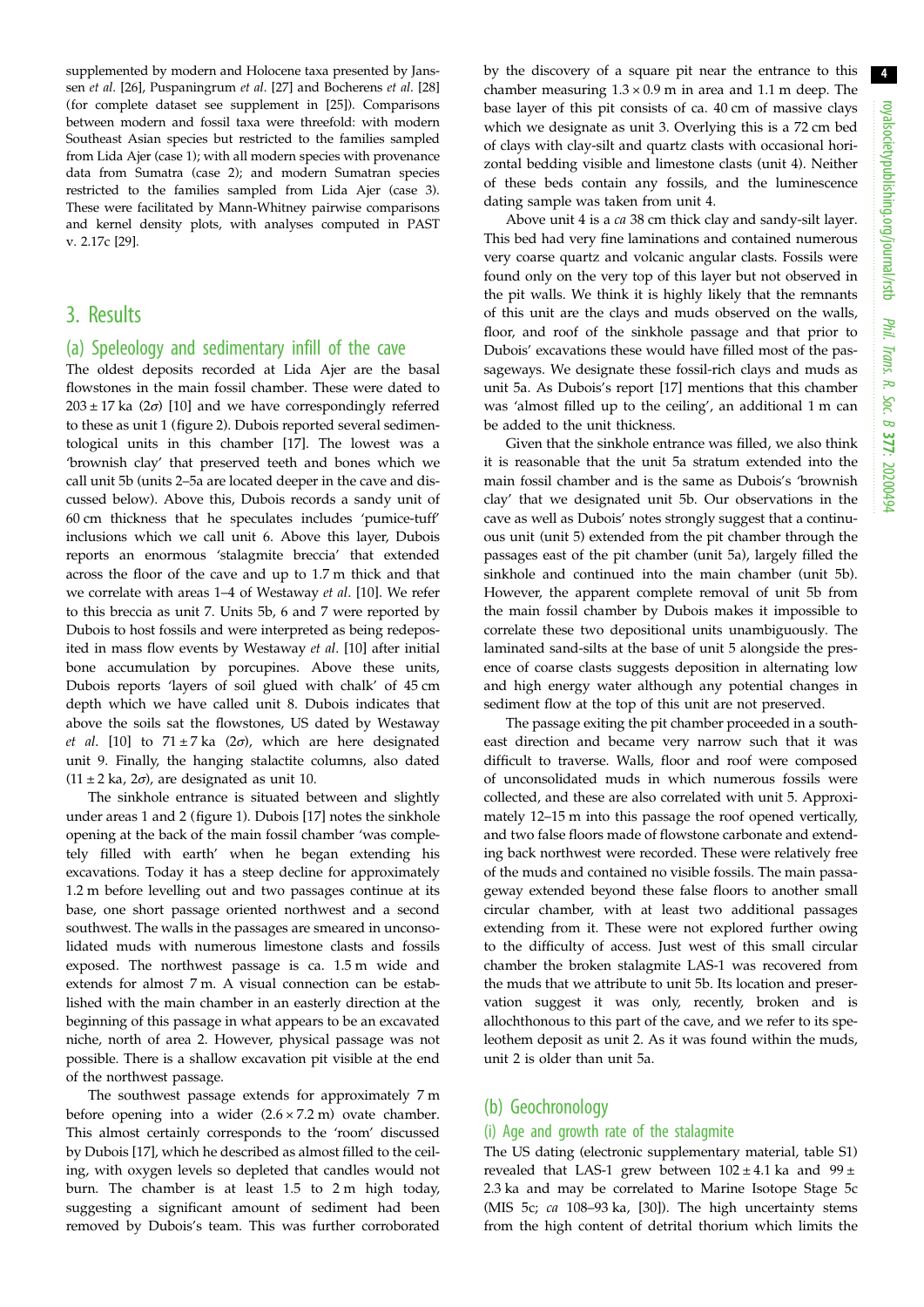<span id="page-4-0"></span>

Figure 2. Reconstructed speleological history of Lida Aier showing the likely cave deposits present when Dubois first entered the cave. Units 1 to 10 are shown in profile view and in our preferred chronostratigraphic sequence. Observed and reconstructed thickness of each clastic unit indicated in metres. Alternative sequences are shown with circled numbers indicating where the bracketed units would move to in each alternative chronostratigraphic scenario. All ages are reported at  $2\sigma$ . (Online version in colour.)

accuracy of our radiometric chronology and hampers comparisons with existing palaeoclimate records from the region. A greyscale-based layer-counted floating chronology (see the electronic supplementary material for details) suggests that the stalagmite grew for  $586 \pm 14$  years (electronic supplementary material, figure S2). Growth rate, represented by annual layer thickness, varies from 43  $\mu$ m a $^{-1}$  to 650  $\mu$ m a $^{-1}$ , with a median of 151  $\mu$ m a<sup>-1</sup>. The grey values vary from 100 to 240 ([figure 1](#page-2-0)b). There is no apparent correlation between the pattern of grey values and layer thickness, but individual grey value peaks generally correspond to thicker layers in more porous intervals (electronic supplementary material, figure S3). There is a visual correlation between grey values and the presence of brown-to-orange layers, with lower values (darker colour) corresponding to intervals with high frequency of brown-to-orange layers.

#### (ii) Solution uranium-series analyses of dental tissues

Solution US analyses of the bulk powdered dental tissues returned apparent age estimates ranging from ca 37 to 58 ka (electronic supplementary material, table S3). No significant detrital thorium contamination was observed in the samples, resulting in very limited corrections of the apparent ages (less than 3 ka). Because all samples return finite US estimates there was no immediate evidence of uranium leaching. Moreover, the fact that the dated specimens generally have very low uranium concentrations (less than 0.5 ppm),

including for the enamel, made them suitable for ESR dating. The apparent US age estimates should be regarded as minimum age constraints for the fossils, and are consistent with those of the associated luminescence ages (i.e. they are generally younger than the burial ages).

#### (iii) Combined uranium-series and electron spin resonance dating of fossil tooth enamel

The three samples of raw sediment collected for dosimetric purposes returned highly variable results (between 27 and 68%) for each element (electronic supplementary material, table S4). Because tooth SUM18-29 had no directly associated (or attached) sediment available, combined US/ESR age calculations were first successively performed using each of the three sediment samples for the beta and gamma dose rate evaluation (see data inputs in the electronic supplementary material, table S5). None of the calculations returned a finite age result. Under normal circumstances, this would indicate that all dental tissues have experienced uranium leaching. However, given the significant uncertainty around the dose rate evaluation, such an interpretation is treated with caution. We cannot exclude that the true external beta and gamma dose rate values are much lower than those calculated from the sediment sample, and the presence of the cave walls within a short distance of the sample could significantly lower the dose rate (e.g. [[20\]](#page-9-0)). Consequently, combined US/ESR dating of this tooth does not provide any conclusive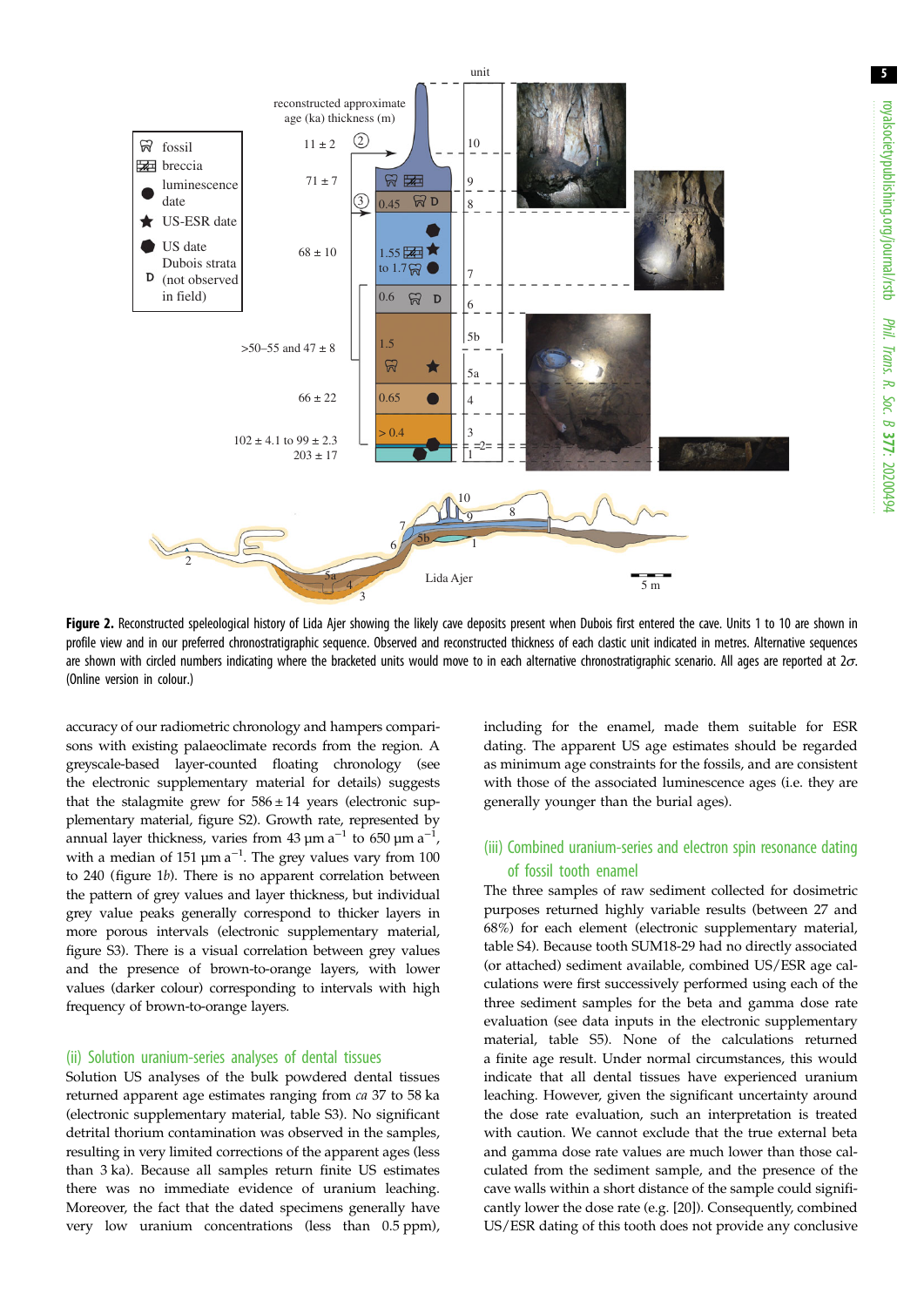chronological result and cannot be used to demonstrate uranium leaching. Evidence indicates that the apparent US age estimates can be considered reliable age constraints, with dental tissues suggesting a minimum age of 50–55 ka for SUM18-29.

Two sediment samples were more closely associated with tooth SUM18-33<sub>t</sub>. Sample SUM18-13 was taken in situ from the area around the tooth, while sample SUM18-33 $_{\rm s}$ was attached to the tooth and collected during sample preparation. Dose rate calculations were first performed using sediment sample SUM18-33 $_{\rm s}$  for both beta and gamma dose rate components, resulting in a US-ESR age of  $47 \pm 4$  ka (electronic supplementary material, table S5). Calculated  $p$ -values show early uptakes in both tissues  $(-0.96 < p < -0.73)$ . The corresponding closed system US-ESR age estimate is only 1 ka older, showing the negligible impact of uranium uptake modelling on age results. When deriving a gamma dose rate value from the mean radioelement concentrations of samples SUM18-13 and SUM18-33<sub>s</sub>, a younger US-ESR age of approximately 40 ka may be obtained. In the absence of in situ measurements of radioactivity, the gamma dose rate evaluation is very challenging: we cannot reasonably exclude that the cave wall may significantly contribute to the gamma dose rate, and thus make the resulting age estimate older. If so, this radioactively almost inert material would most likely contribute to lower the true gamma dose rate. An extended discussion of the combined US-ESR age results may be found in the electronic supplementary material. Because this uncertainty cannot be quantified at present, it is reasonable to consider the calculated US-ESR age estimates as minimum ages, although the magnitude of this potential underestimation is unknown.

#### (iv) Luminescence dating

The luminescence characteristics of the feldspars from the sinkhole (electronic supplementary material, figure S5) were as consistent as those seen in the main chamber [\[10](#page-9-0)]. The low feldspar yield, which is a feature of the cave sediments from this region (e.g. [[21\]](#page-9-0); [[10\]](#page-9-0)), resulted in only 20 feldspar being accepted. This is not a statistically significant number but the use of single-grains rather than the single aliquots used to constrain the main chamber [\[10](#page-9-0)] provides a useful assessment of the grains that have been the most bleached before being buried in the cave, and a close estimation of the burial age. This result  $(66 \pm 22 \text{ ka})$  (electronic supplementary material, table S6) is apparently slightly older than the breccia from the main fossil chamber  $(62 \pm 5 \text{ ka})$  published by Westaway et al. [\[10](#page-9-0)]. Such close burial age estimates may indirectly suggest a relatively rapid sedimentation process in the cave from unit 4 to unit 7. However, the apparent age difference may also not be significant given the relatively large associated age error (ca 33%) from the lowermost sample. This age estimate carries significant uncertainty on the external dose rate owing to the strong heterogeneity of the breccia deposits and the absence of in situ gamma dose rate.

#### (c) Stable isotope analysis

 $\delta^{13}$ C and  $\delta^{18}$ O values for the fossil samples are provided in the electronic supplementary material, table S7. While sample sizes are too small to quantitatively compare the samples from the sinkhole with those of the main fossil chamber, qualitatively they are very similar: a  $\delta^{13}$ C difference of 0.4‰, 1.9‰ and 0.5‰ for orangutans, rhinos and pigs, respectively (difference in mean sinkhole versus mean main chamber for pigs); and 1.3‰, 0.9‰ and mean 1.2‰ for  $\delta^{18}$ O. The mean  $\delta^{13}$ C for the Lida Ajer fossils is -28.5‰, well within values considered typical of closed-canopy rainforests ([figure 3](#page-6-0)*a*), with the highest  $\delta^{13}$ C value (from a pig) still within the range of  $C_3$ -dominated ecosystems.

Comparison of the  $\delta^{13}$ C of the Lida Ajer data with the available modern Southeast Asian dataset reduced to families available at Lida Ajer (case 1) shows statistically significant differences ( $U = 956.5$ ,  $p < 0.001$ ), with the Lida Ajer sampled community recording more negative  $\delta^{13}$ C values. This can be most readily seen in the kernel density plot [\(figure 3](#page-6-0)b), with the modern Southeast Asian families having a long right tail representing the small but significant  $C_4$  grazing species in the Bovidae. This is also evident in the right side of the plot in [figure 3](#page-6-0)a. In addition, two other taxa from Lida Ajer show isotope values outside the range of modern families. Small sample sizes prevent quantitative examination. However, two of the three Lida Ajer orangutans have more positive  $\delta^{13}$ C values than any of the modern species sampled, and all the elephants have more negative  $\delta^{18}O$  values than modern specimens ([figure 3](#page-6-0)b). At a community level, however, there are no significant differences in  $\delta^{18}O$  between Lida Ajer and modern Southeast Asian species  $(U = 1273,$  $p = 0.14$ .

Restricting comparisons to only Sumatra, when the Lida Ajer fossils are compared to modern Sumatran species across all families with  $\delta^{13}$ C data available (case 2), the Lida Ajer sampled community is still significantly lower  $(U = 376, p = 0.02)$ . This is demonstrated in the higher peak in values observed in the kernel density plot [\(figure 3](#page-6-0)b). However, examining the modern Sumatran data reduced to the families available at Lida Ajer ( $U = 198$ ,  $p = 0.35$ ) produces no significant  $\delta^{13}$ C differences [\(figure 3](#page-6-0)b). As a result, while the community-level comparisons suggest strong differences between modern forest faunas and those present in the Late Pleistocene in Sumatra, this seems to only be owing to the wider taxonomic sampling of the modern Southeast Asian and Sumatran datasets compared to the taxa sampled from Lida Ajer. A more reasonable comparison between families found in Lida Ajer to those present in Sumatra shows no significant community-level differences.

# 4. Discussion

#### (a) Speleological history

The speleological history of the site is summarized in [figure 2.](#page-4-0) During the deposition of unit 1 at ca 200 ka, the main fossil chamber experienced vadose conditions. We have no cave records for another approximately 100 ka. This may be owing to several factors: (i) insufficient cave exploration and sampling of speleothems (sampling bias); (ii) the cave was flooded or filled with sediment during this time (in both cases hindering speleothem formation); and/or (iii) speleothems did continue to grow but were subsequently broken and/or displaced by high energy flood events. The broken nature of stalagmite LAS-1 testifies to the probability of the last factor at work. Testing these hypotheses will require more targeted sampling and analysis of speleothems, especially in the sinkhole. Between 102 and 99 ka, vadose conditions are generally present in at least the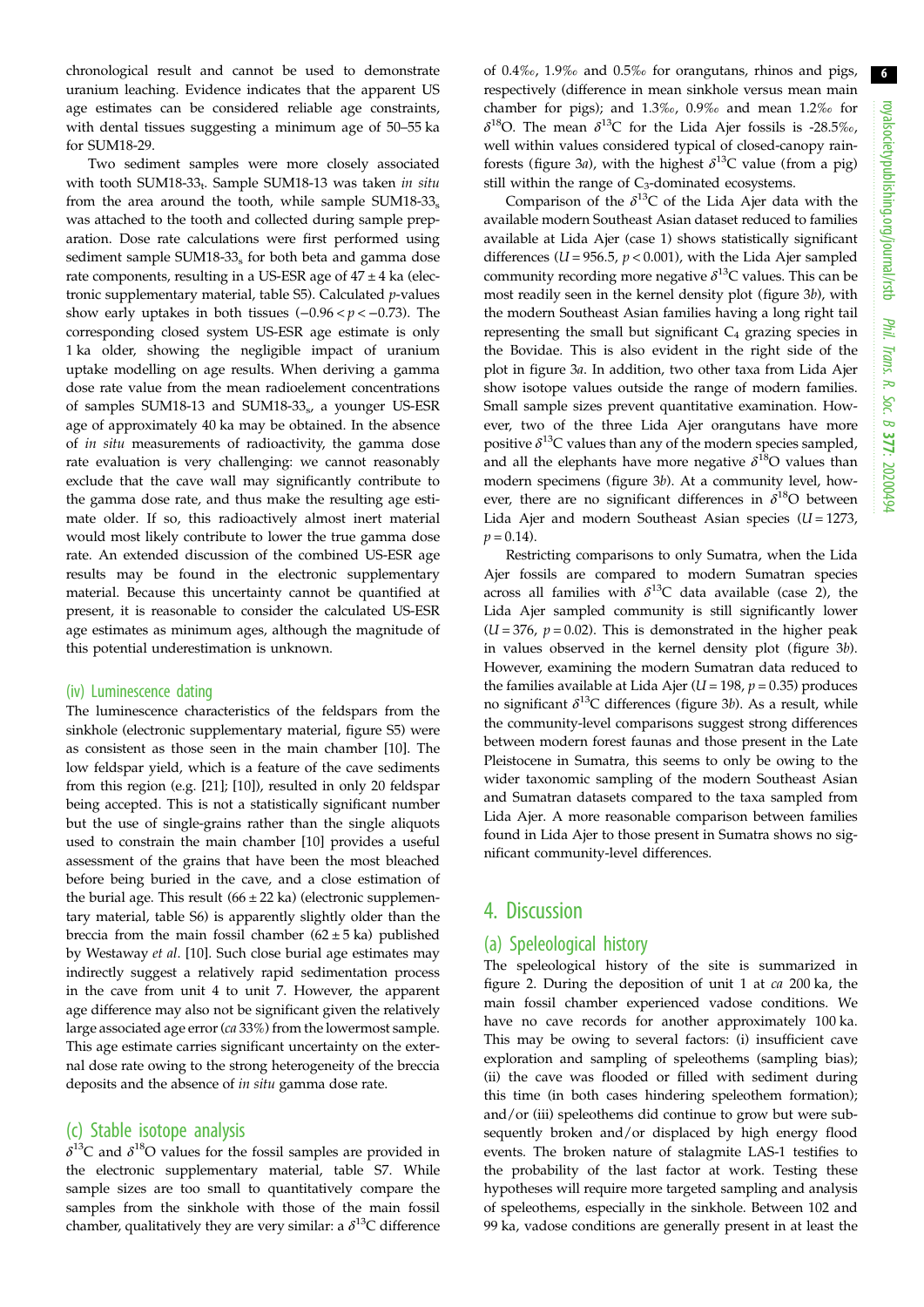<span id="page-6-0"></span>

**Figure 3.** Stable isotope analysis of  $\delta^{13}C_{\text{dict}}$  (% VPDB) and  $\delta^{18}O$  (% VPDB) from faunal enamel of mammals from Lida Ajer. (a) Comparison of Lida Ajer specimens (closed circles indicate fossils sampled directly from Lida Ajer; open circles represent fossils sampled from the Naturalis) against all Southeast Asian representatives from those families (convex hulls). Divisions between canopy browsers indicative and based on Louys & Roberts [[25\]](#page-9-0). Animal silhouettes from Phylopic.org ( public domain and CC BY-SA 3.0 CC BY 3.0 Pongo by Gareth Monger and CC BY-NC 3.0 Elephantini by Zimices). (b) Kernel density plots for Lida Ajer and modern subsets of Southeast Asian mammals. Inset: kernel densities artificially scaled to the same frequency and compared against a subtropical monsoon forest in China; drawn after Teiada et al. [\[31\]](#page-9-0) using data from Ehleringer et al. [[32](#page-9-0)]. (Online version in colour.)

sinkhole, as evidenced by the formation of stalagmite LAS-1 (unit 2), although frequent flooding of at least these lower passages is recorded in its layers (electronic supplementary material). Clastic sedimentation post-dates the formation of the stalagmite. The numerical ages (and their associated uncertainty) produced for each of the sedimentary layers and/or their fossils allow for different interpretations regarding the sequence of deposition. The most parsimonious interpretation, scenario 1, assumes conventional stratigraphic order following the law of superposition. Two alternative scenarios incorporating reverse stratigraphy are also discussed. All numerical age results reported hereafter are given at 2σ.

In scenario 1, we assume that the massive clays (unit 3) at the base of the sinkhole pit represent the oldest clastic deposits in Lida Ajer. The clays suggest deposition from standing water. This unit is directly overlain by more silty clays (unit 4) that indicate some limited water movement. A luminescence date for unit 4 suggests sediment deposition between 88 and 44 ka. Neither of these units appears to preserve fossils. Unit 4 is overlain by laminated sandy-silts and clays with numerous clasts (unit 5), with the top of this unit preserving fossils. Two teeth from this unit, one near the sinkhole entrance and the other beyond the excavation pit, have returned ages of 50–55 ka (US) and  $47 \pm 8$  ka (combined US-ESR), both interpreted as minimum age constraints for the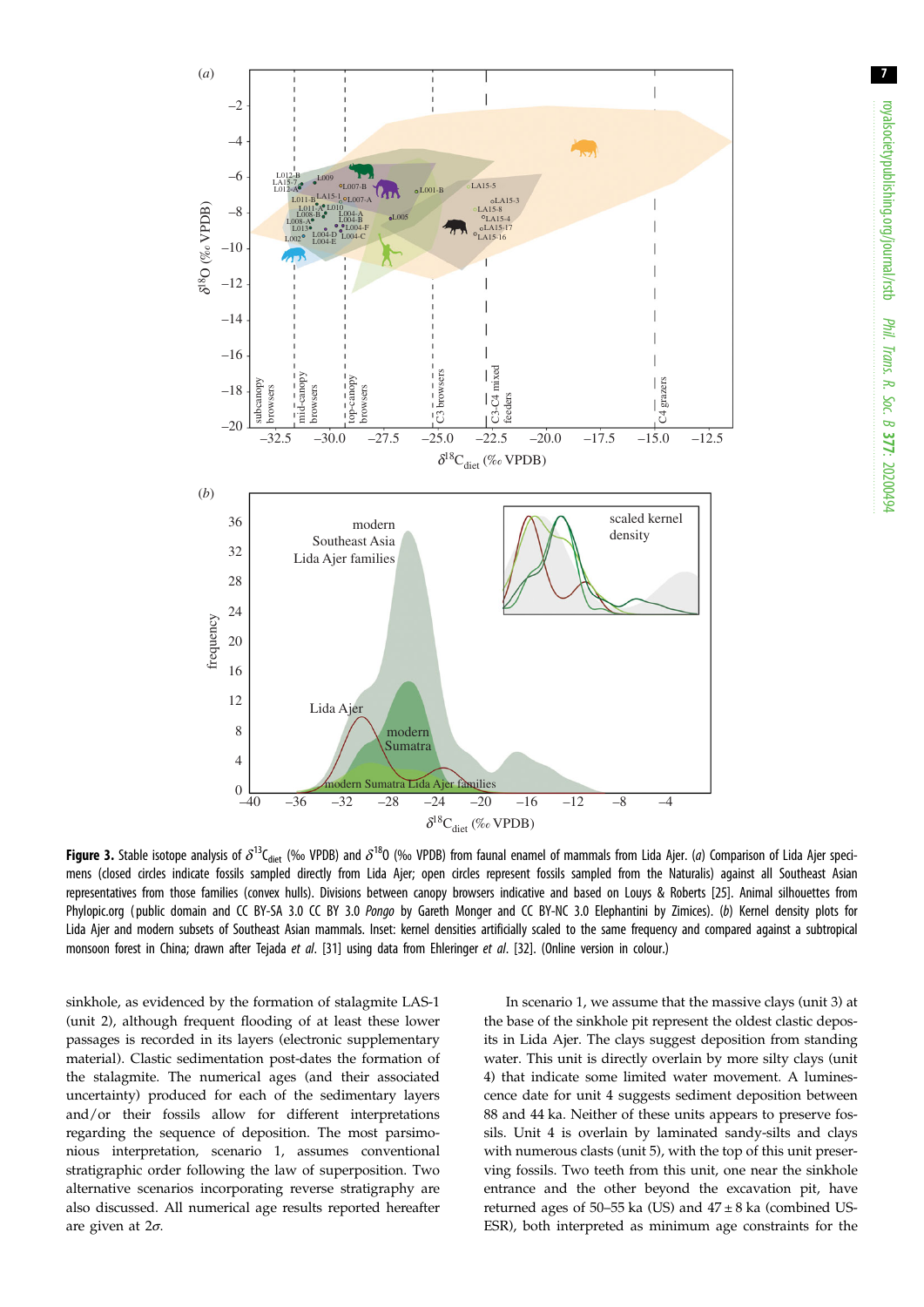8

fossils. These are consistent with the luminescence dates from the underlying deposits, suggesting a burial age range of 88– 55 ka for unit 4.

We found no evidence of Dubois's 'pumice-tuff' layer (unit 6) that overlies unit 5 in the main fossil chamber. If indeed this unit preserved pyroclastic sediments, then several large eruptions on Sumatra may have provided the source of the sediments that would have entered the cave as a re-depositional fraction. These include Toba  $(74.2 \pm 0.2 \text{ ka}; [33])$  $(74.2 \pm 0.2 \text{ ka}; [33])$  $(74.2 \pm 0.2 \text{ ka}; [33])$ , Maninjau (52 ± 3 ka; [\[34](#page-9-0)]) or Masurai (33 ka; [\[35](#page-9-0)]) (see also [\[36](#page-9-0)]). If our proposed scenario is correct, then the volcanoclastics of unit 6 would be constrained in age between unit 4 (less than 88 ka; 2-sigma lower range of  $66 \pm 22$  ka) and unit 7 (greater than 58 ka; 2-sigma lower range of  $68 \pm 10$  ka; see below), consistent with the Toba eruption  $(74.2 \pm 0.2 \text{ k}a)$ ; [\[33](#page-9-0)]).

The enormous 'stalagmite breccia' (unit 7) that extended across the floor of the cave probably corresponds to breccia dated by Westaway et al. [\[10](#page-9-0)]. Modelled ages suggested the breccia formed  $68 \pm 10$  ka. We did not observe unit 8 in the field but above this layer are the unit 9 flowstones dated to  $71 \pm 7$  ka, and finally the hanging columns, unit 10, dating to  $11 \pm 2$  ka [[10\]](#page-9-0).

Taking the mean ages from units 4 and 5 suggests the sinkhole deposits are younger than the main fossil chamber deposits (units 7–9). However, considering the 2-σ age errors, unit 4 could be as old as 88 ka while the unit 7 breccia could be as young as 58 ka and the unit 9 capping flowstone in the main fossil chamber as young as 64 ka. Moreover, the apparent stratigraphic inconsistency between the ESR age estimates from the sinkhole and the main chamber may simply result from the non-negligible uncertainty on the gamma dose rate given the highly heterogeneous nature of the sediments in the sinkhole (electronic supplementary material, figure S6) (as well as in the main chamber), and unknown proximity to limestone walls. Indeed, using gamma dose rates from the main fossil chamber as per Westaway et al. [[10\]](#page-9-0) increases the age of these teeth to  $80 + 8 - 7$  ka and  $89 + 10 - 9$  ka, consistent with deposition of unit 5 prior to units 7 and 9 (see discussion in the electronic supplementary material).

On balance, the fossils in the sinkhole are most likely older than the unit 7 breccia dated by Westaway et al. [\[10](#page-9-0)]. Our preferred scenario assumes the correlation of the sinkhole sediments and the main chamber clays described by Dubois is correct, although is not dependent on this. Nevertheless, we cannot exclude alternative scenarios based on the data available. The unit 5 sediments may have provided accurate gamma dose rates for the unit 5 fossil age calculations. If so, and the unit 5 fossil ages represent true ages as opposed to minimum ages, it would require that unit 5 (and potentially units 3 and 4 also) were deposited after the unit 9 and 10 cemented deposits. One alternative scenario (scenario 2) could be that units 7 and 9 formed a false floor under which the unit 5 sediments were deposited after the older deposits were washed out of the cave, possibly by some of the recurrent flooding events evidenced in the cave from the study of the stalagmite LAS-1. Following deposition of unit 5, unit 10 would form. However, we consider this unlikely because it would require the suspension of up to 2 m of breccia in the main fossil chamber without any columnar anchoring, or alternatively no connection between the sediments in the sinkhole and the main fossil chamber.

A second alternative (scenario 3), combining the gamma dose rates from the main fossil chamber for the unit 5 fossils and reverse stratigraphy, would require the deposition of unit 5 below unit 7 but prior to the deposition of unit 9. In this scenario, the age of unit 5 would be constrained between  $71 \pm 7$  ka (unit 9) and  $68 \pm 10$  ka (unit 7). Westaway et al. [[10\]](#page-9-0) originally hypothesized that the sinkhole deposits represented eroded material from the main fossil chamber breccias and washed into the lower passages, a hypothesis consistent with scenario 3 and some of the features observed in the fossil teeth (see the electronic supplementary material). We now consider this unlikely owing to the very large amounts of sediment required to fill the sinkhole to the roof as observed by Dubois—these would have had to both come from the main fossil chamber and refill it.

#### (b) Palaeoenvironmental history

Regardless of deposition scenario preferred the fossils from Lida Ajer most likely date to MIS 4 (76–59 ka, using the composite marine  $\delta^{18}O$  record provided by [[37\]](#page-9-0)), as the fossilbearing units have ages of greater than approximately 50 ka (unit 5) and  $68 \pm 10$  ka (unit 7) and  $71 \pm 7$  ka (units 8 and 9). The stable isotope results unambiguously indicate that the mammals of this time occupied a largely closed-canopy tropical forest environment ( $\delta^{13}C_{\text{dist}}$  –22.5‰ to –31.4‰, mean −28.5‰) very similar to rainforest ecosystems present in Sumatra today. This supports previous interpretations based on the presence of modern rainforest species, and especially orangutans, at the site [\[10](#page-9-0),[13\]](#page-9-0). Nevertheless, there are indications from the stable isotope data that the division of niche space within these forests was not directly analogous to modern ones. This is most clearly represented by the orangutans and elephants. Two of the orangutans have higher  $\delta^{13}$ C values than modern species. The modern sample includes one modern Sumatran orangutan (Pongo abelii), suggesting that this is not owing to differences between Bornean and Sumatran species, as has been observed in the microwear signatures of fossil and modern species [\[38](#page-9-0)]. Rather, it suggests broader diets in the Lida Ajer orangutans, towards the mixed  $C_3-C_4$  part of the spectrum compared to modern taxa and compatible with the idea that Pleistocene orangutans exploited more diverse environments in the Pleistocene [[18\]](#page-9-0). The differences in  $\delta^{18}$ O values for the elephants could be a result of ecological or climatic differences. The former may include differences in mobility patterns and behavioural or dietary preferences between modern and fossil elephants. The Lida Ajer elephants may have preferentially targeted fruits or forage in the understory, which have lower  $\delta^{18}$ O values [[39\]](#page-9-0). Consuming vegetation from karst forests such as those present around Lida Ajer may also lead to lower  $\delta^{18}O$ , as these plants often experience water stress owing to thin soils and rapid drainage [[40\]](#page-9-0). Alternatively, elephants range widely, and it has been suggested that this can make them deviate from local scale changes in  $\delta^{18}O$  (e.g. [\[41](#page-9-0)]). In this context, differences in  $\delta^{18}$ O for elephants could be linked to wetter conditions. Wetter conditions, particularly in monsoonal domains, may result not only from the amount (magnitude), but also the distribution and timing of changes. Consequently, wetter conditions do not necessarily imply an increase in total precipitation but rather can point to prolongation of the wet season [\[42](#page-9-0)]. Such changes, recorded in the geochemical signature of tooth enamel, may not be captured in vegetation structure. Resolving between these factors will require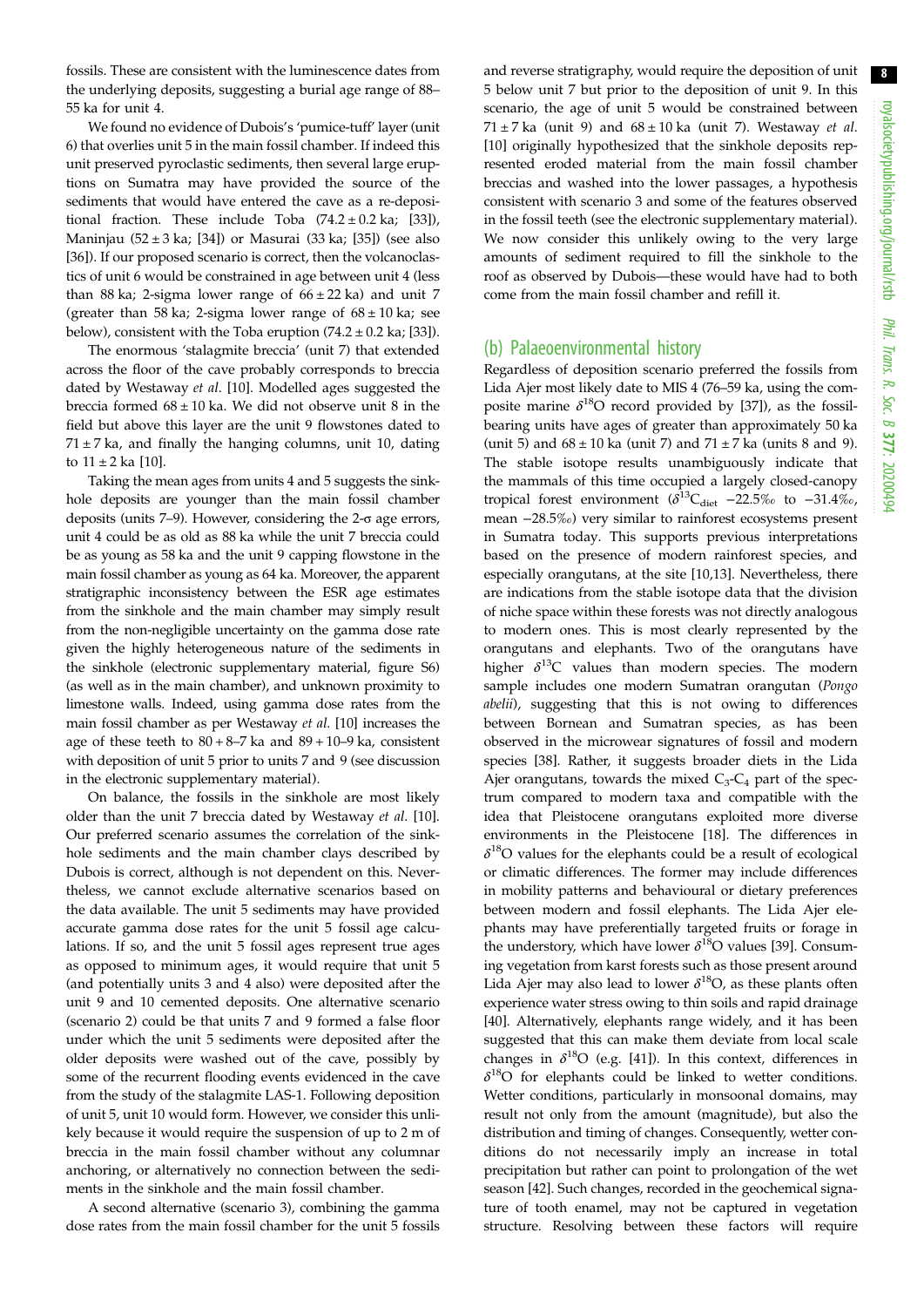<span id="page-8-0"></span>regional climatic records spanning the ages of the Lida Ajer elephant remains.

Previous synecological reconstructions of Late Pleistocene Lida Ajer suggested that tree canopy cover was mostly dominated by light cover, with only a minor closed-canopy component [\[18](#page-9-0)]. This does not reconcile immediately with the stable isotope data presented above. A somewhat more open component of the canopy is suggested by higher  $\delta^{13}C$ values of all the pigs and two of the orangutans. This is also supported by the lack of very low (e.g. <  $-32\%$ )  $\delta^{13}C$ values in Lida Ajer, which would be expected in rainforest subcanopy browsers exclusively foraging under complete canopy cover [[25,31,43](#page-9-0)]. Nevertheless, the habitat was still clearly heavily forested with strong elements of closed canopy. At 675 m above sea level, Lida Ajer today sits in the upper slopes of characteristic karst hill vegetation, and below the 800 m altitudinal boundary that delineates more open montane vegetation [[44\]](#page-9-0). The lower aspects of karstic hills are characterized by 25–30 m canopies with an occasional emergent tree reaching 55 m, while the ground layer is dominated by rattans and palms [[44\]](#page-9-0). Ridges do break up the canopy cover in the higher sections of karst hills above 500 m, and forest diminishes in size with only a few emergent trees reaching 20 m and with most trees only reaching 5–10 m in height. Gaps in relative cover reach in the order of approximately 10% of the surface [\[44](#page-9-0)].

The more open environmental reconstruction for Lida Ajer calculated by Spehar et al. [\[18](#page-9-0)] is therefore probably influenced by the presence of forest bovids in Sumatra, e.g. Capricornis sumatraensis, that in our isotopic analyses have very low  $\delta^{13}C$  values, but which can otherwise be more open-adapted in the broader Southeast Asian region (right section of [figure 3](#page-6-0)a). Modern sampled taxa from Southeast Asia, although largely inhabiting rainforests, do exploit a wide range of habitats and vegetation. The combined data suggest that the site was dominated by closed-canopy rainforest but with small patches of more open canopy vegetation available in the vicinity of the site.

# 5. Conclusion

Integration of existing historical, speleological, and geological evidence suggests that the Lida Ajer fossils were all most likely deposited during MIS 4 (76–59 ka, [[37\]](#page-9-0)); however, suboptimal chronological resolution and dating complexities in the cave means we cannot unambiguously reconstruct the sequence of events for the formation of the cave deposits. We outline the most parsimonious sequence based on all currently available data. The earliest deposits in the cave are represented by speleothem growth during MIS 7 (224– 191 ka, [\[37](#page-9-0)]) and 5 (132–76 ka, [\[37](#page-9-0)]). Subsequently, during MIS 5 the cave was filled with clastic sediments in low

energy environments and initially without faunal remains. Sediment deposition in MIS 4 filled the sinkhole passages and the lower sections of the main fossil chamber with fossil-rich muds, probably under alternating high and low energy flows. This unit is capped with volcanoclastic sediments. The next unit contains mud-dominated layers with the top 2 m of these beds cemented by speleothem, which then formed a capping flowstone over the deposits. During the early Holocene, stalactites connected with the flowstone forming the pillars still present at the site today. Dissolution of the top breccia layer completed the speleological evolution of the deposits sometime before Dubois began his excavations in 1888. The vertebrate taxa inhabited an environment very similar to today, although some differences in the way niche space was occupied is likely. The human presence represented by the dental remains recovered by Dubois from Lida Ajer were therefore likely to have occupied an environment that included strong components of closedcanopy rainforest environment during MIS 4. Direct dating of the human teeth and stable isotope analyses will be required to determine exactly where in the Lida Ajer sequence they probably came from and exactly which environments they exploited.

Data accessibility. All new data are provided in full in the electronic supplementary material [\[45](#page-9-0)].

Authors' contributions. J.L.: conceptualization; data curation; formal analysis; funding acquisition; investigation; methodology; project administration; resources; visualization; writing—original draft; writing—review and editing; M.D.: data curation; formal analysis; funding acquisition; investigation; methodology; visualization; writing—original draft; writing—review and editing; G.L.P., K.W.: review and editing; data curation; formal analysis; investigation; methodology; visualization; writing—original draft; writing review and editing; Y.Z., Y.R., A., M.P., A.T.: investigation; project administration; resources; S.F.M.B., O.K., Y.C., P.H.: data curation; formal analysis; investigation; methodology; visualization; writing—original draft; writing—review and editing; P.A., J.V.: investigation; writing—original draft; writing—review and editing; P.R.: data curation; formal analysis; funding acquisition; investigation; methodology; resources; visualization; writing—original draft; writing—review and editing.

All authors gave final approval for publication and agreed to be held accountable for the work performed therein.

Competing interests. We declare we have no competing interests.

Funding. This work was supported by the Australian Research Council (FT160100450); a Spanish Ramón y Cajal Fellowship (RYC2018- 025221-I); the European Research Council (starter grant PANTROPO-CENE (no. 850709)); and the Max Planck Society.

Acknowledgements. Permission for the research was granted by the Indonesian government–RISTEK Foreign Research Permit (Louys 2483/ FRP/E5/Dit.KI/V/2018). M.D. is grateful to María Jesús Alonso Escarza, Javier Iglesias Cibanal, David Martínez Asturias and Leticia Miguens Rodríguez, CENIEH, for technical support throughout the ESR dating analytical procedure. K.W. is grateful to Kaushal Tewari for technical support throughout the OSL dating procedure.

# **References**

- 1. Mellars P. 2006 Why did modern human populations disperse from Africa ca. 60,000 years ago? A new model. Proc. Natl Acad. Sci. USA 103, 9381–9386. [\(doi:10.1073/pnas.0510792103](http://dx.doi.org/10.1073/pnas.0510792103))
- 2. Soares P et al. 2012 The expansion of mtDNA haplogroup L3 within and out of Africa. Mol.

Biol. Evol. 29, 915–927. [\(doi:10.1093/molbev/](http://dx.doi.org/10.1093/molbev/msr245) [msr245](http://dx.doi.org/10.1093/molbev/msr245))

- 3. Groucutt H et al. 2018 Homo sapiens in Arabia by 85 thousand years ago. Nat. Ecol. Evol. 2, 800–809. [\(doi:10.1038/s41559-018-](http://dx.doi.org/10.1038/s41559-018-0518-2) [0518-2](http://dx.doi.org/10.1038/s41559-018-0518-2))
- 4. Stewart M et al. 2020 Human footprints provide snapshot of last interglacial ecology in the Arabian interior. Sci. Adv. 6, eaba8940. ([doi:10.1126/sciadv.](http://dx.doi.org/10.1126/sciadv.aba8940) [aba8940](http://dx.doi.org/10.1126/sciadv.aba8940))
- 5. Grün R et al. 2005 U-series and ESR analyses of bones and teeth relating to the human burials from